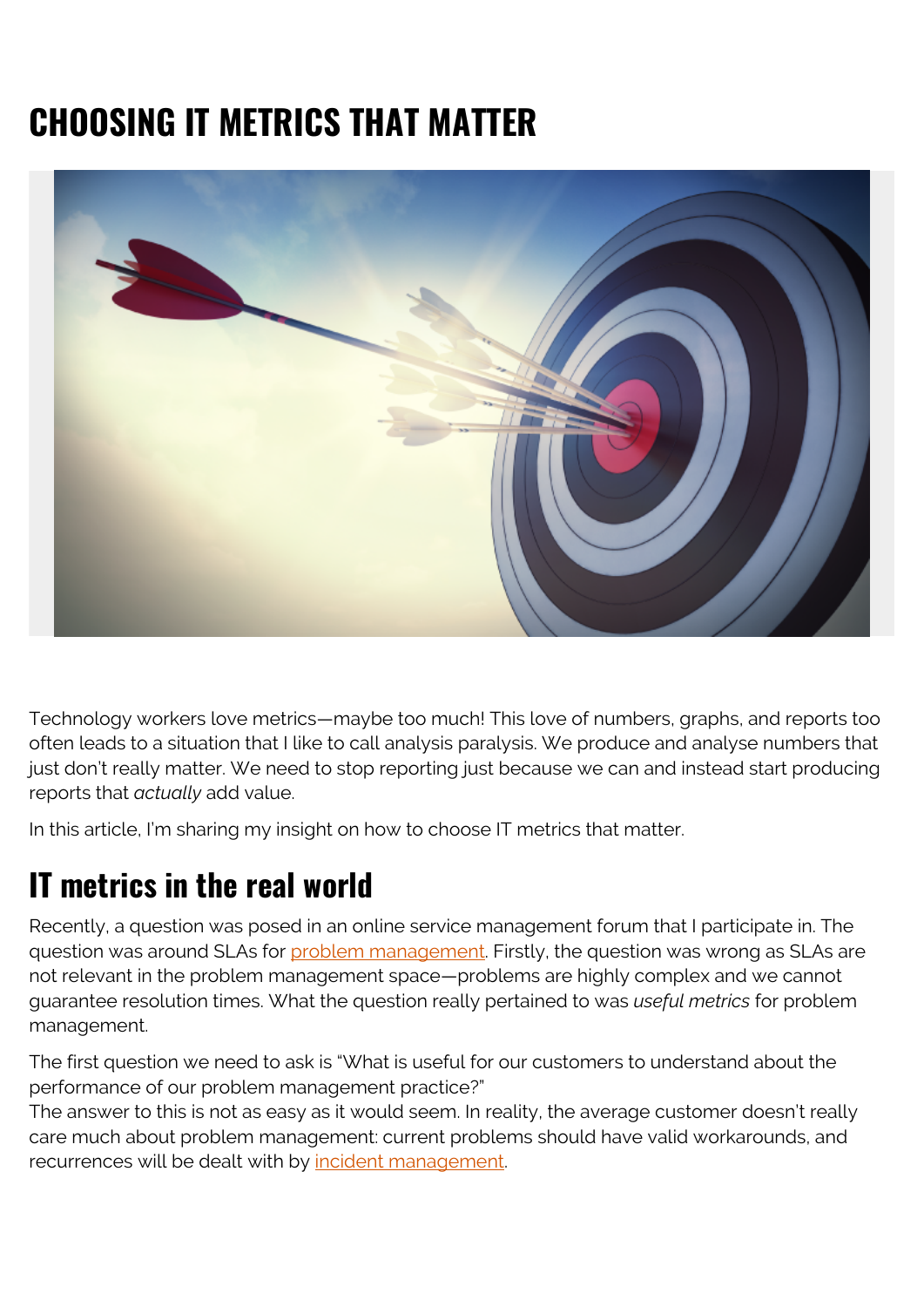### **Metrics should matter—to your customers**

This question prompted a lengthy discussion with a wide range of viewpoints and suggestions. The common thread, though, was to ensure that the metrics that you do produce actually matter to your customer. Put yourself in your customers' shoes or, better still, go and talk to them to find out what is important.

I did this exercise recently and what we came up with were a couple of simple measures:

- How long did we take to identify the problem statement?
- When did we get an effective team together to work on the problem?

These measures were all about our response to the problem management practice. Our customers just wanted to know that we were taking things seriously, understood what we were looking at, and were actively working on finding a permanent solution. With the problem identified correctly and the right people working on it, all they then wanted were regular reports on progress—not more metrics.

### **The challenge with ITSM metrics**

Arbitrary times set for resolution of problems just don't make sense and provide little or no value, but still many organisations report these metrics to customers, simply because they can.

One of the biggest problems with easy to extract metrics is that they often lead to the watermelon effect—a state where the metrics you are providing to your customers show that everything is green, but the customer is still unhappy with the service they are receiving. This is because the metrics that are harder to extract, but more relevant, are in the red: just like a watermelon, it looks green on the outside, but inside it is all red.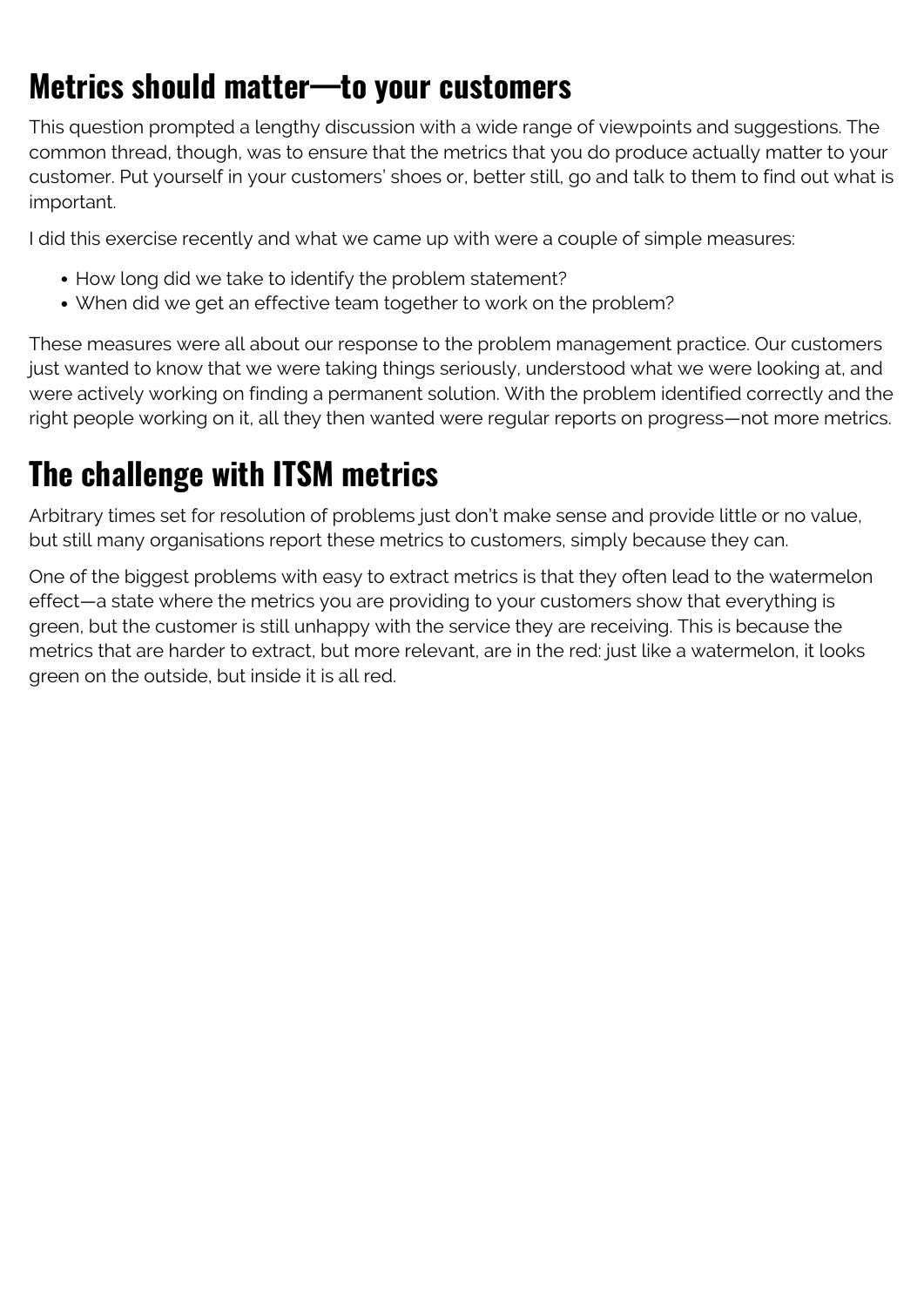



#### **Do your metrics show critical information?**

A good example of the watermelon effect is found in one of the most common metrics in incident management, [time to resolve](https://blogs.bmc.com/blogs/mttr-mean-time-to-resolve/). We will cheerfully send reports to our customers showing that 95% of our incidents are resolved within their targeted SLA time, lovely graphs all showing pretty, green traffic lights.

But go talk to the customer and find out what they *really* think of the service they are receiving. You may find a different response to the one you were expecting.

Imagine that your report covers 750 lower priority incidents and a majority were resolved by the service desk within 10 minutes. Sounds pretty good doesn't it? The issue is, however, that 400 of these calls were for the same type of issue which took, on average, three minutes to resolve.

This represents 400 interruptions to productivity and, no matter how short the interruption is, this has a major impact on the value provided by the affected business unit, who in total experienced 1,200 minutes of outage during this period—that's three working days of lost time!

## **Choosing the right metrics**

This is a clear indication that the metrics we were producing were not sufficient to give a true picture of how well we are performing. So, what could we do to give a better view of this and provide an accurate picture of the real customer impact of IT outages? Here are a few suggestion metrics you could consider:

Downtime by service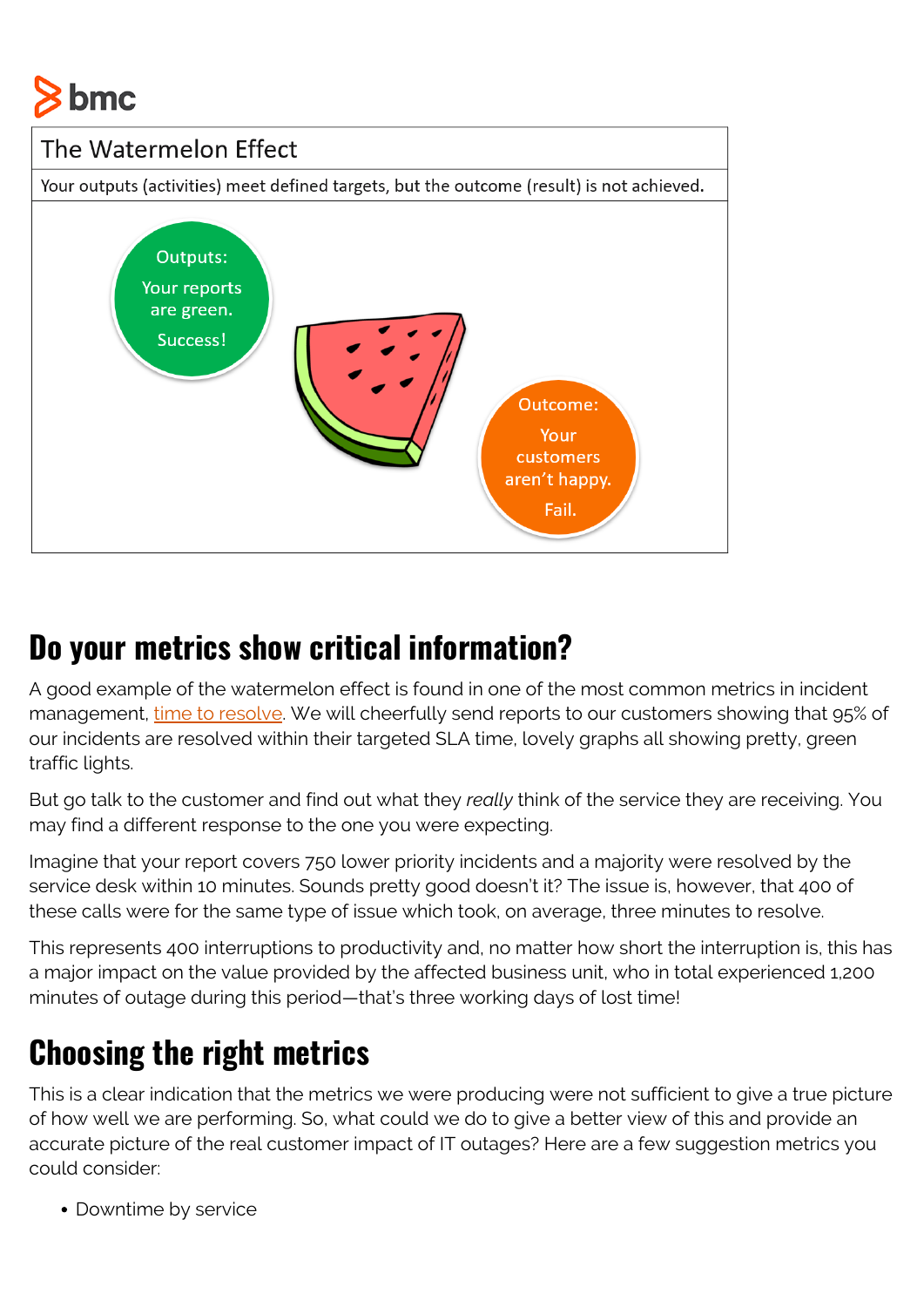- Incident count by problem
- Incident count by customer
- Incident count by business unit

The simple act of having to log an incident represents a disruption to productivity, so if a particular customer or business unit is having to log a disproportionate number of incidents, even if these are not related, they are losing business value and this should raise a red flag and prompt an investigation into why this is happening. At the very least, it shows a level of dissatisfaction with IT services that is higher than other similar customers or business groups.

### **Best practices for choosing metrics**

I know that, early in my ITSM career, we liked to produce extensive reports for management that covered virtually every aspect of our ITSM response that we were able to report on. Each month we delivered multi-page reports to the CIO. Whether they were ever read, I don't know, but I have my suspicions that they ended up in the round filing basket, unopened.

There are very good and valid reasons for this response. By the end of the month, much of the information contained in these reports was no longer relevant, the metrics didn't relate to business value, and they took too much effort to read and understand.

When it comes to choosing which metrics to track and report on, remember our initial question: "What is useful for our customers to understand about the performance of our practice?"

Keep that question in mind, and stick to my best advice:

- Keep it simple
- Make it relevant
- Be timely

#### **Keep it simple**

Keep regular reports to one page wherever possible. Cover highlights and exceptions only. A cursory glance at the report should tell your management if there is anything they should be immediately concerned about.

#### **Make it relevant**

Everything we report on should be related to business value. Look at what you are reporting on, is there a link through to the vision and mission of your organisation? Do the activities you are reporting on have a link to the achievement of these? If not, then you are most likely reporting on the wrong things.

#### **Be timely**

Don't wait for your scheduled reporting times to highlight issues to IT or business management leaders. Keep them informed of issues *as they occur*. The last thing your management team wants is to be hit with a nasty surprise weeks after the event. [Modern service management tools](https://blogs.bmc.com/it-solutions/it-service-management.html) give you the ability to deliver real time dashboards to management. Set these up and ensure that alerting for situations that they should be aware of is configured. But don't simply rely on them seeing these—if